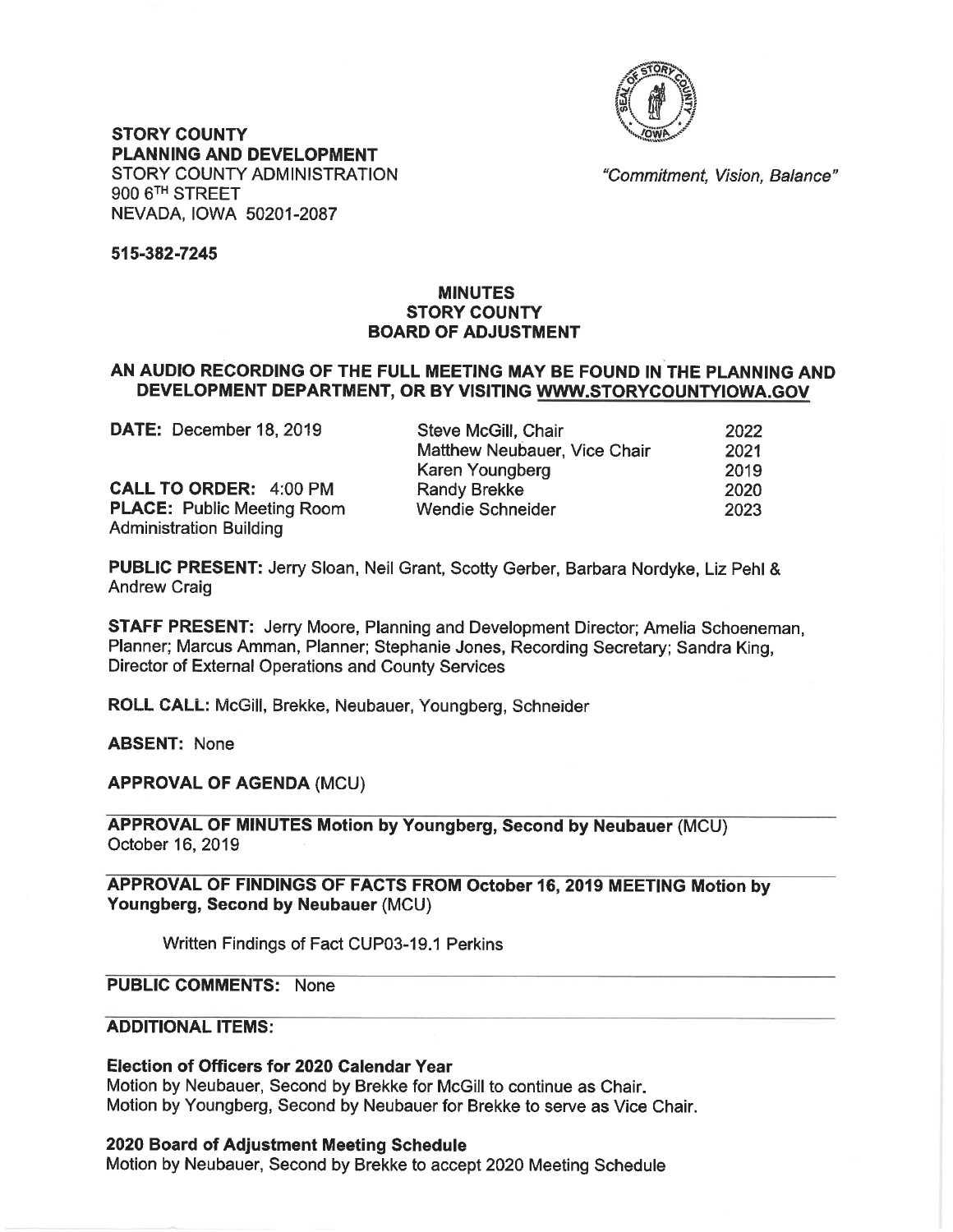#### **Rules of Procedure**

Jerry Moore stated that the current rules of procedure do not contain the language required for number of members, where future members are to reside, and the term length for the appointment. This information is, however, addressed in the Story County Land Development Regulations, Chapter 92.01 (1). Moore stated that Planning staff is recommending that the Board of Adjustment support amending the Rules of Procedure to include this information.

**Motion: Youngberg** Second: Brekke Ayes: Youngberg, Schneider, McGill, Brekke, Neubauer **Nays: None Not Voting: None Absent: None** Vote: (5-0)

#### **HEARINGS:**

#### **CUP02-90.6 Martin Marietta**

Amelia Schoeneman presented the staff report and stated that this request is for a conditional use permit modification for the off-site storage of rescue equipment/trailer for the mine in an existing 40' x 60' steel utility building located at 3210 N Dayton Avenue, Parcel 06-30-100-300, and the addition of four slurry drops at the Ames Martin Marietta Mine, 831 Riverside Road, on Parcels 05-13-300-415, 05-24-100-210, and 05-24-100-425. An off-site location is preferable for the rescue trailer and equipment to ensure accessibility during an emergency. The slurry is proposed to be pumped through a 16" above-ground black plastic pipe to the drops (drilled holes) into previously mined out areas underground. Currently, the piping occurs underground but the mine has become too full and above-ground piping is needed to complete the backfill of the mine with slurry. After the solids settle from the slurry, the water is reused. Martin Marietta anticipates using the drops one to two years each until the mine under the drops is full. A driveway to the drop locations has already been constructed. When the underground areas are full, the drops will be plugged and drives removed. The proposed uses will not generate traffic above periodic daily checks of the pipe and monthly training and maintenance of the rescue equipment/trailer. The mine processing/surface area is not proposed to change beyond the additional slurry drops and driveway. Planning and Development staff recommend approval of the conditional use permit with conditions.

Neil Grant, Natural Resources Director for Martin Marietta, spoke as the applicant. He stated that work had started, but was stopped once they realized they needed to modify the CUP. The building was also already in use for the rescue equipment/trailer. Grant spoke about potential spill protection measures. He stated berming would be disruptive to the landscaping with the equipment required for berming. He stated that they may add a pressure sensor on the pipe so if a pressure drop is detected that it would be shut off the pump. Grant also stated that silt fence around the drop may be beneficial. Martin Marietta would like to work with County Planning and Development Staff and their environmental engineer to determine what additional spill protection measures would be appropriate. They support additional protection measures.

Grant stated they supported the phased expiration of the conditional use permit for the slurry drops as the drops are taken out of use.

Grant stated that the pipe that currently runs underground will be moved above ground.

Water quality concerns were addressed and discussion took place that slurry is made of rock (limestone fines) and water. The rock is being settled out so that the water can be reused.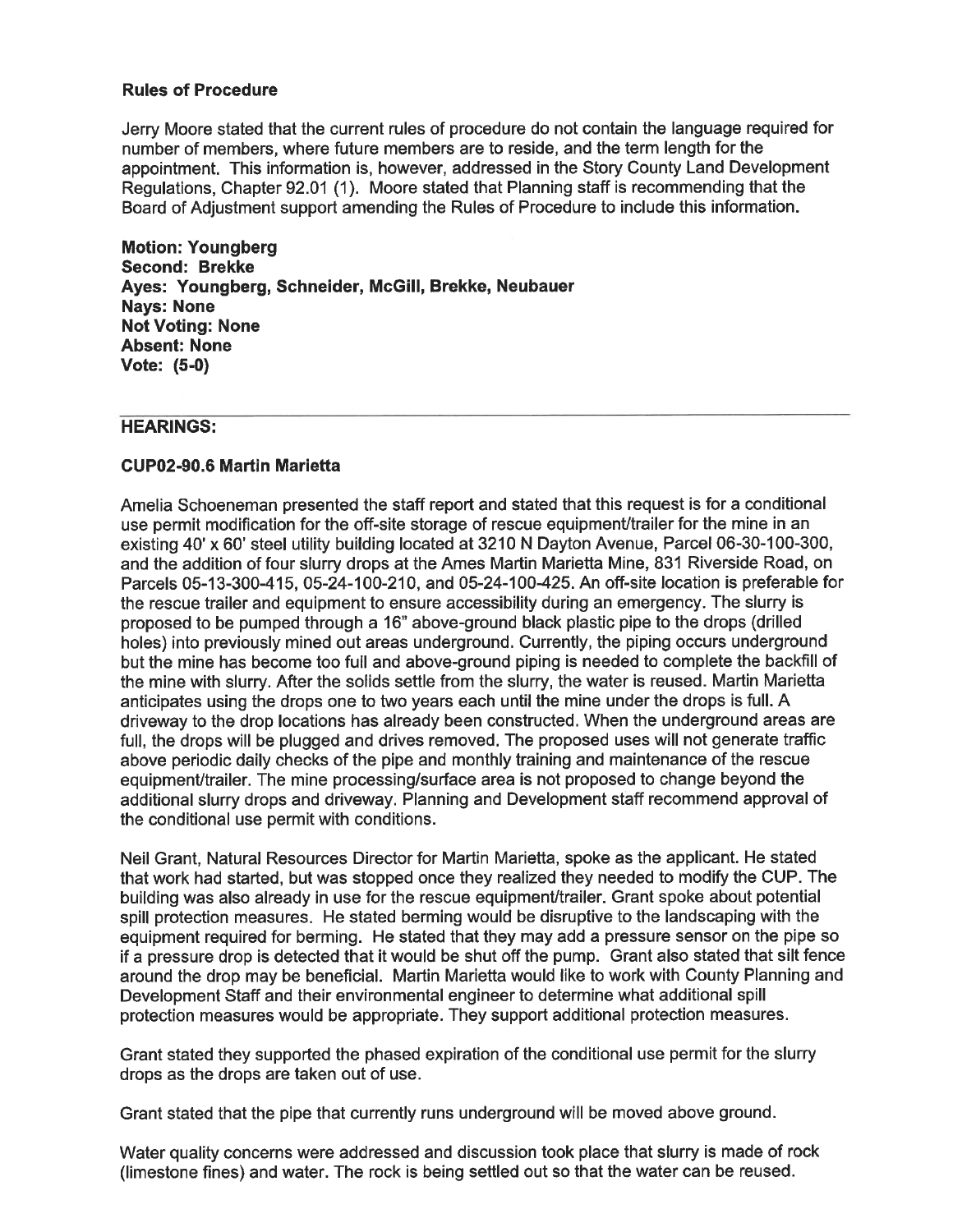Youngberg had concerns about the slurry getting into the river before the rock had settled out. Grant stated that the river is over 300' away and it is very unlikely that the pipe would break open, but rather a pinhole leak. Grant stated that monitoring would take place daily to check for leaks. While this water is not being discharged, they hold a National Pollutant Discharge Elimination System (NPDES) permit for discharges. Youngberg stated that her main concern was if it could hurt the fish if it were to get to the river. Grant stated that in the event of a spill, the DNR would require it to be cleaned up.

Schneider asked if there are any contaminates in the slurry and if there is a monitoring system to make sure the slurry is not contaminated. Grant stated there is nothing to contaminate the slurry because water is the only thing that comes in contact with the rock during processing. Grant also stated that discharge water is tested annually.

Neubauer asked if the piping is secure while not in use. Grant stated the pipe is capped off. McGill stated that with the concerns from the board, that it may be beneficial for the board to see a spill prevention plan. Brekke stated that he agrees seeing the plan from an environmental engineer is a good idea.

Brekke asked what type of emergencies the equipment being stored would be used for. Grant stated that the emergency equipment is in the event of an underground mine emergency.

Brekke asked how often pipe leaks occur under ground, and discussion took place that there has not been failures because of daily monitoring.

McGill opened the public hearing. Jerry Sloan spoke about water quality being affected in the event of a leak, and pump noise. Grant stated that new pumps would not be brought to the drops. There is a current pump on the site at the processing plant, but currently it is not used as gravity works to move the slurry to the drops. Sloan asked if there would be vibration with the slurry moving through the pipes that was not able to be heard when the pipe was below ground. Scotty Gerber with Martin Marietta stated that the pipe is thick and one would need to touch the pipe to know whether something was moving through the pipe. Sloan had concerns about fuel or explosives being used underground that could get in the water and would like to see Martin Marietta test the slurry water to ensure the aquifer is not being affected.

Andy Craig was present for another case, but stated that he is an environmental engineer and suggested testing of the slurry would be beneficial to the board to ensure it is safe.

Liz Pehl stated that her garden is in the area and did not realize that the pipe would be so close to her property line. Pehl stated that the she is concerned with the pipe being above ground that a hunter could hit the pipe or it could be hit while driving through the field with a vehicle.

**MOTION: The Story County Board of Adjustment remands the Conditional Use Permit for the addition of slurry drops at the mine property and off-site rescue equipment/trailer storage in the event of an emergency at the Martin Marietta Ames Mine as put forth in case CUP02-90.6, back to the applicant for further review and/or modifications to the plan for protective measures and for the slurry to be tested, and directs staff to place this item on the January 15, 2019, Story County Board of Adjustment Agenda.**

**Motion: Neubauer Second: Youngberg Ayes: Neubauer, Youngberg, McGill, Brekke, Schneider Nays: None Not Voting: None Absent: None Vote: (5-0)**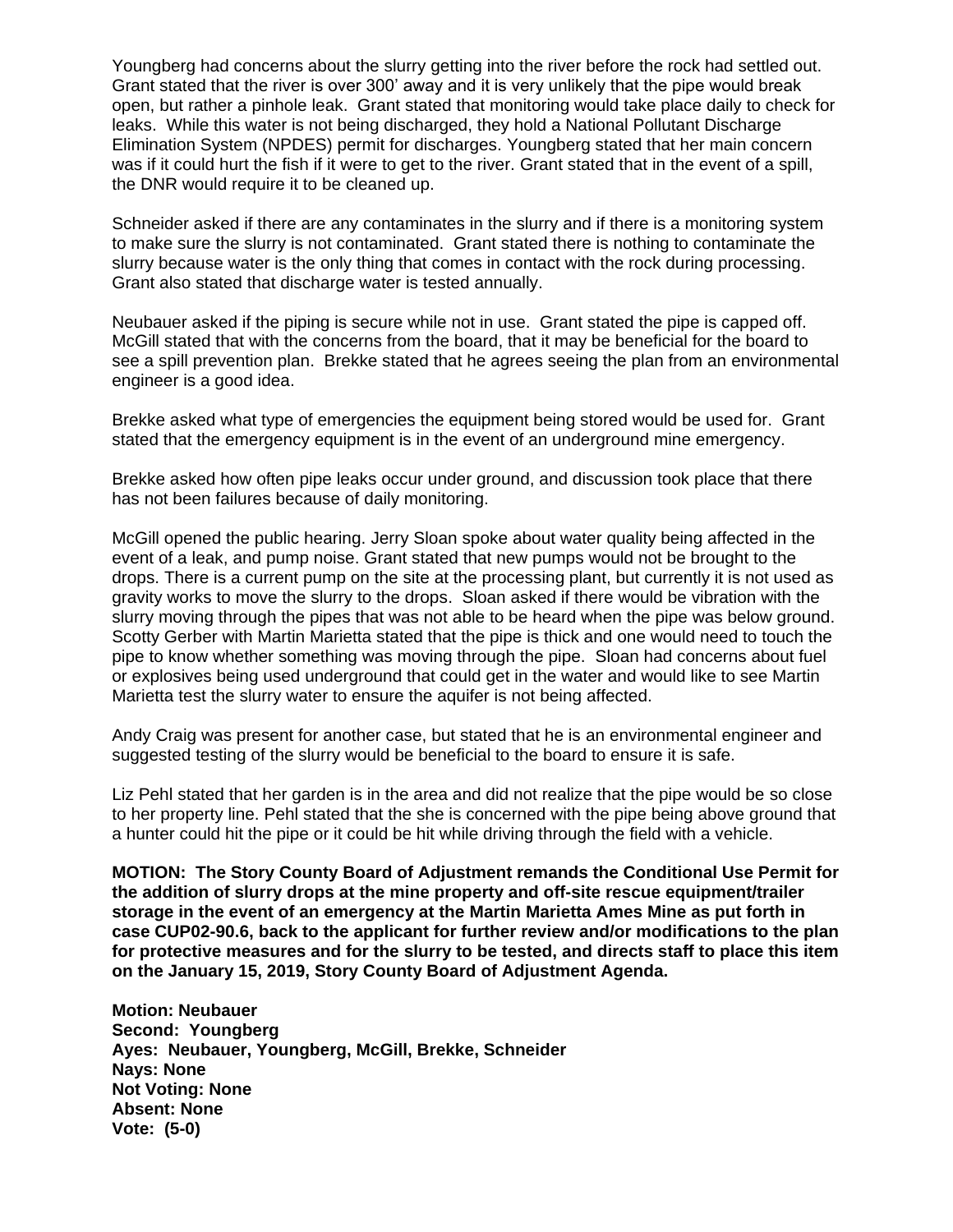## **VAR05-19 Craig Variance**

Marcus Amman presented the staff report and stated that the request is for a variance to the minimum front setback for a proposed accessory structure located in the R-1 District, which establishes a minimum front set back of 40 feet. The variance request is to permit the construction of a new proposed 24'x36' (864 square feet) accessory structure that will replace the existing 25'x21.6' (537 square feet) accessory structure that is in poor condition and encroaches on the front setback requiring a variance of 31 feet from 40 feet to 9.0 feet, from the closest point of the proposed building to the property line. The existing accessory structure received a variance of 30 feet from the northern property line in 1961.

MOTION: The Story County Board of Adjustment approves the Craig Setback variance request with conditions and as put forth in case VAR05-19, for a variance to allow the proposed accessory structure to have a front setback of 9 feet in the R-1 District with the following conditions:

1. The existing significant trees located between the accessory structure and Skycrest Drive must remain intact.

2. The front property line must be identified and marked clearly for preliminary and final inspections.

**Motion: Youngberg** Second: Schneider Ayes: Youngberg, Schneider, Neubauer, Brekke, McGill **Nays: None Not Voting: None Absent: None** Vote: (5-0)

#### **CUP10-19 Integrated Roadside Vegetation Management**

Marcus Amman presented the staff report and stated that Story County Conservation is requesting a Conditional Use Permit to build an addition, 40'x40'x14', on the south side of the existing Integrated Roadside Vegetation Management (IRVM) shop building. The addition to the shop will primarily be used for year round storage of equipment depending on need and weather. This addition is replacing a 50'X50' pole building that was destroyed in 2017.

Neubauer asked what happened to the previous building that was destroyed. Amman stated that the building was destroyed by a storm.

**MOTION: The Story County Board of Adjustment recommends approval of the** Conditional Use Permit for the Story County Conservation IRVM Building Addition as put forth in case CUP10-19, as submitted.

**Motion: Neubauer Second: Brekke** Ayes: Neubauer, Brekke, Schneider, Youngberg, McGill **Nays: None Not Voting: None Absent: None** Vote:  $(5-0)$ 

**BOARD/STAFF COMMENTS:**